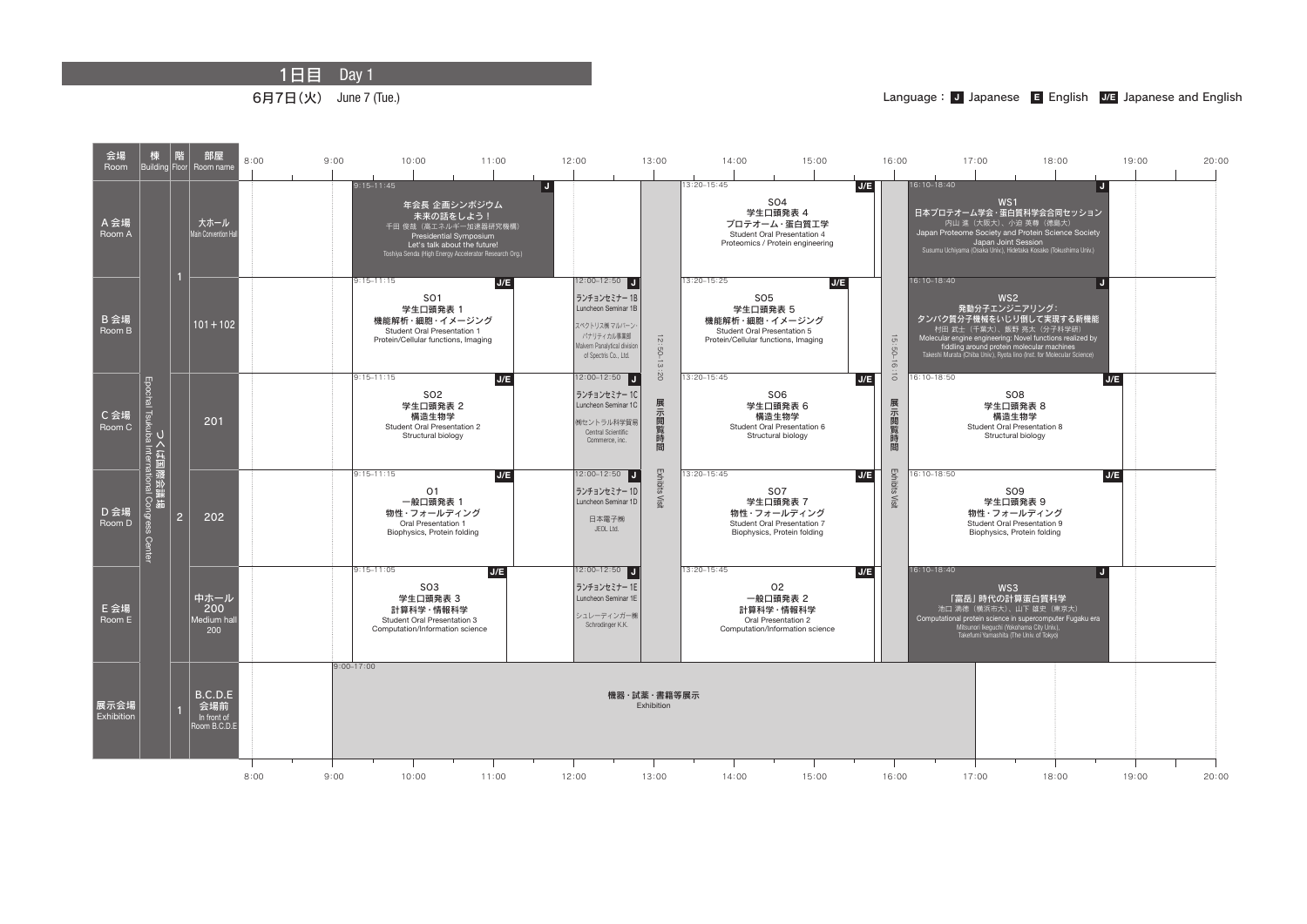2日目 Day 2

6月8日(水) June 8 (Wed.)



## Language: J Japanese **E** English J/E Japanese and English